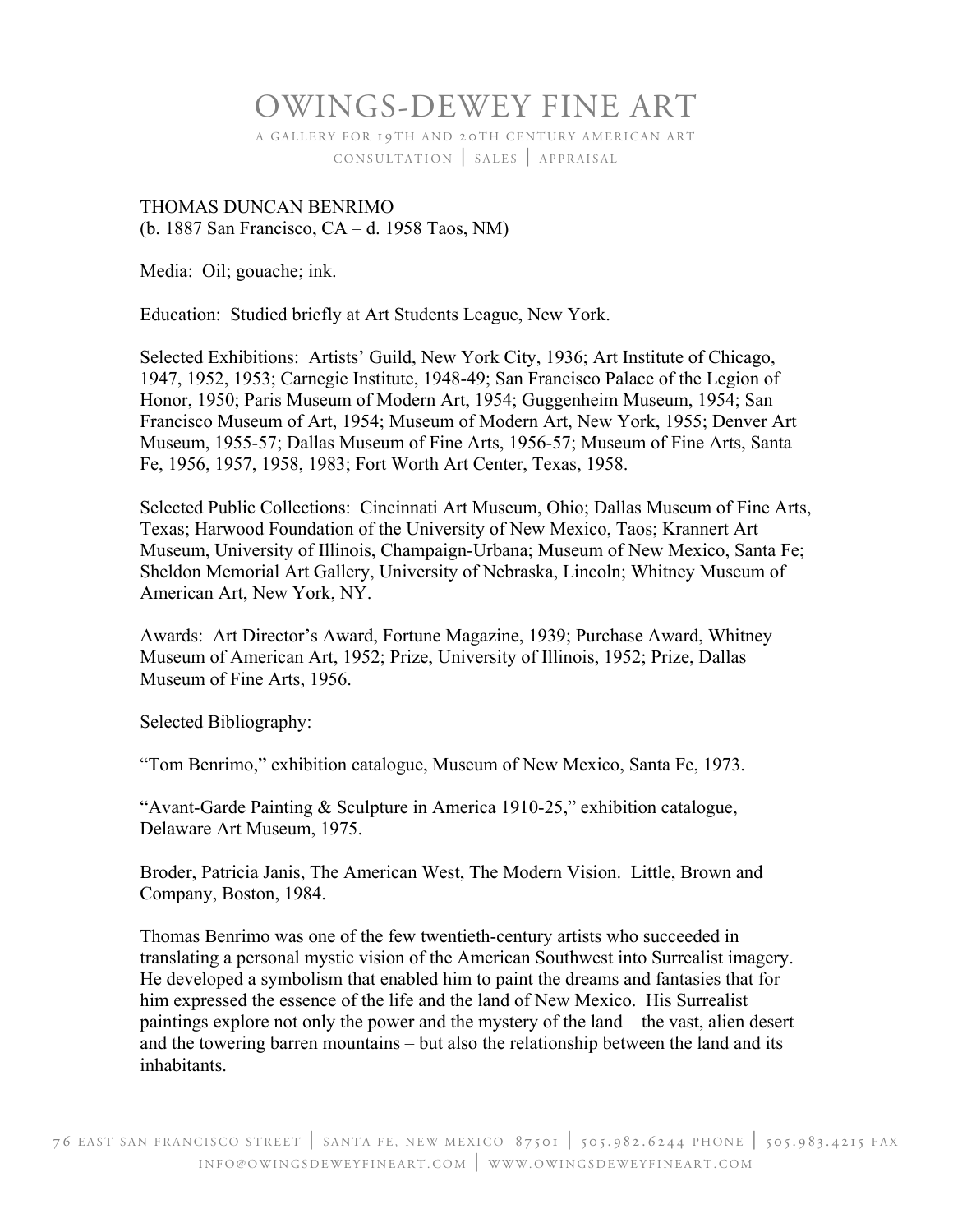## OWINGS-DEWEY FINE ART A GALLERY FOR 19TH AND 20TH CENTURY AMERICAN ART CONSULTATION | SALES | APPRAISAL

Benrimo was born in San Francisco in 1887. Although his formal education ended with the fourth grade, he had tremendous intellectual capacity and independently studied anatomy, history, archaeology, physics, engineering, aerodynamics, music, literature and philosophy. Drawing came naturally to him and he sketched from a very early age. The Benrimo family lost their home and all of their possessions in the historic earthquake and fire of 1906 and moved to New York City to start a new life. The train trip to New York offered Benrimo his first view of the Southwest, and he was deeply impressed by the stark form and beauty of the American desert.

During his first years in New York he designed sets and costumes for numerous theatrical companies, including the New York Drama Society. In 1913 he visited the Armory Show, where for the first time he realized that the means of expression in art could have far greater importance than the subject represented. Inspired by the show he painted initially in an energetic style derived from Cubism. In these early canvases, there is a sense of violence and chaos, of dispersed and unrelated forms being pulled together into an order. One thinks of the artist's violent memories of the disaster which displaced him and his family. Over the next twenty years, however, Benrimo devoted his time largely to commercial illustrations, and in 1935 took a position teaching commercial design at the Pratt Institute. But he was eager to leave New York and begin a new life as an independent painter, and in 1939 he ended his highly successful commercial career, married, and moved to Taos. It was at about this time that he began experimenting with Surrealism. Thus, four years after Andre Bréton issued his Surrealist Manifesto, Tom Benrimo became the first Surrealist artist in New Mexico.

Artists came to New Mexico for several reasons. Benrimo wanted to remove himself from the demands of metropolitan artistic pressures. He wanted to achieve an individual evolution that is almost impossible to do in major art centers such as New York City. Isolating himself from the avant-garde allowed him a quite individual development within the major movements known to modern art. He questioned and extended movements that had their impetus in Europe. In his works, he examined physical, philosophical and psychological questions extrapolated from international art historical awareness. He was regional without being a regionalist.

During his first ten years in Taos, Benrimo experimented with Cubist techniques and designs and completed a series of Surrealist paintings of the area. Initially he reacted to the potent force of New Mexico's unlimited space in a Daliesque manner. Clearly delineated but incongruous forms were brought together to create fantastic imagery which incorporated details drawn from his past life in the theater and his later life in sight of the Taos mountains. These paintings were undoubtedly enigmatic to the residents of New Mexico when first seen, for no other painter in the region had used this style of